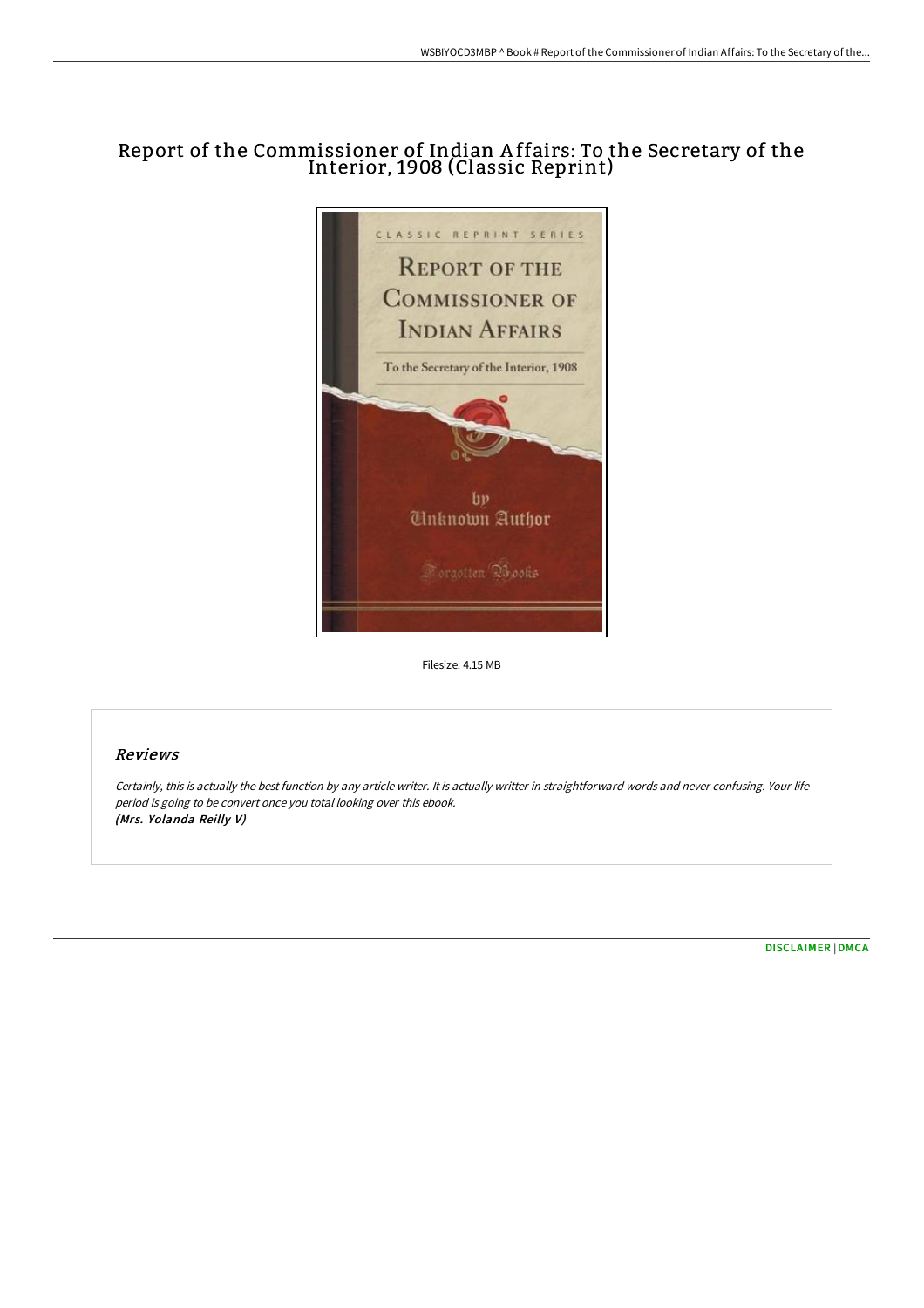## REPORT OF THE COMMISSIONER OF INDIAN AFFAIRS: TO THE SECRETARY OF THE INTERIOR, 1908 (CLASSIC REPRINT)



To save Report of the Commissioner of Indian Affairs: To the Secretary of the Interior, 1908 (Classic Reprint) PDF, make sure you access the link beneath and save the file or have accessibility to additional information that are relevant to REPORT OF THE COMMISSIONER OF INDIAN AFFAIRS: TO THE SECRETARY OF THE INTERIOR, 1908 (CLASSIC REPRINT) ebook.

Forgotten Books, United States, 2015. Paperback. Book Condition: New. 229 x 152 mm. Language: English . Brand New Book \*\*\*\*\* Print on Demand \*\*\*\*\*.Excerpt from Report of the Commissioner of Indian Affairs: To the Secretary of the Interior, 1908 The first session of the Sixtieth Congress was not so prolific of Indian legislation as the two sessions of the Fifty-ninth Congress. Two or three very important bills are in a state of suspension, and have varying chances of passage during the coming winter. The special accomplishment of the recent session was the enactment of a law releasing or relieving the restrictions on alienation of certain Indian lands in that part of Oklahoma occupied by the Five Civilized Tribes. Popularly summarized, it sets absolutely -free all the lands of all intermarried whites, all freedmen, and all mixed bloods having less than half Indian blood; and all except homesteads of all mixed bloods having as much as half but less than three quarters Indian blood. The homesteads of full-bloods, and of mixed bloods having as much as half Indian blood, are to remain inalienable till April 26, 1931, except as the Secretary of the Interior may, under rules and regulations prescribed by himself, see fit to remove the restrictions. This subject will be treated more at length elsewhere in this report. In the annual Indian appropriation act, among the other provisions affecting the Five Civilized Tribes, the Secretary of the Interior was directed to take possession of and sell all buildings on lands belonging to these tribes, now or heretofore used for governmental, school or other tribal purposes, together with the appurtenant land and the furniture in them, giving preference as purchasers to the state, county and municipal authorities, and depositing the proceeds in the United States Treasury to the credit of...

旨 Read Report of the [Commissioner](http://bookera.tech/report-of-the-commissioner-of-indian-affairs-to-.html) of Indian Affairs: To the Secretary of the Interior, 1908 (Classic Reprint) Online  $\overline{\mathbf{m}}$ Download PDF Report of the [Commissioner](http://bookera.tech/report-of-the-commissioner-of-indian-affairs-to-.html) of Indian Affairs: To the Secretary of the Interior, 1908 (Classic Reprint)